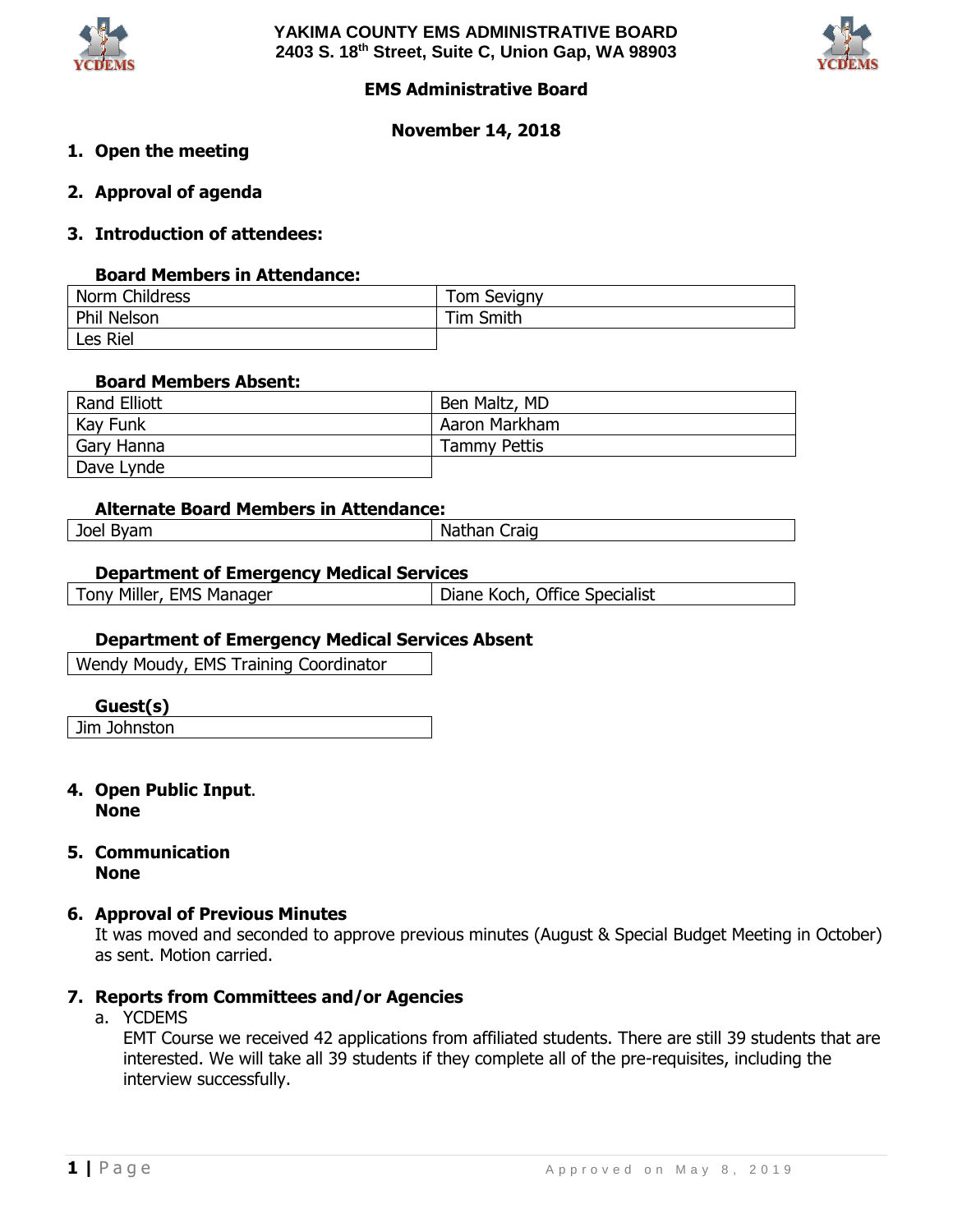



A Review Board including of 2 fire chiefs and 2 training officers, will be established and meet after mid-terms to review each student's standing in the course. The board will make decisions on students that are boarder line or below standards.

In order to be able to take non-affiliates the office would need to become a licensed vocational training program. This would necessitate completing the process as outlined by the Workforce Training & Education Coordinating Board. Some of the requirements are obtaining a Master Business License and registering with the Washington State Department of Revenue. We would need to create brochures, transcripts, have financial references, and liability insurance (an initial licensing checklist may be found at: [http://www.wtb.wa.gov/Documents/3.InitialLicenseChecklist.pdf\)](http://www.wtb.wa.gov/Documents/3.InitialLicenseChecklist.pdf).

- b. 100% of real property levy funds has been received. We have billed the South Central Region for the first half of FY18/19 trauma grant money.
- c. The budget looks good will be in the black again this year. Full report at the next meeting.

# **8. Old Business**

The merger of EMS and OEM was approved as of September 1, 2018.

# **9. New Business**

a. Levy Distribution Sunnyside Fire Department

Sunnyside Fire has credit for 16,027 calls and there were only 11,069 in city limits. Sunnyside responded to 483 calls outside of the city limits. Discussion followed regarding:

- Only 911 calls count.
- Each call can only be credited to one agency, regardless of how many agencies are dispatched.
- Should the credit go to the district or city (jurisdiction) that the call is in **or** if two agencies are dispatched should the credit go to the first agency on-scene?
- How should calls be audited and who is responsible for the audit.
- Calls are determined by which district/jurisdiction and call type.
- The numbers for the levy distribution are received from SunComm 911 and Lower Valley Dispatch.

The group agreed that double dipping on calls is not being done intentionally.

Discussion on how to fix this issue followed.

- A review of the intent of the levy distribution.
- Tim Smith reported that up to 1993 EMS calls were assigned an EMS number and there was only one number issued for each call.
- Write a memo from Board to clarify the intent of EMS formula after verification of the verbiage. Clarify that for the levy formula there is only 1 credit allowed per call. Agencies would need to work out who is getting credit.

Tim Smith made a motion, seconded by Nathan Craig: To clarify the EMS levy intent, each 911 EMS call only has one credit available using the agreed upon 6 nature codes. Only one agency receives the credit regardless of how agencies respond on the call. Motion Carried.

A letter will be sent to the County Commissioners clarifying the above motion.